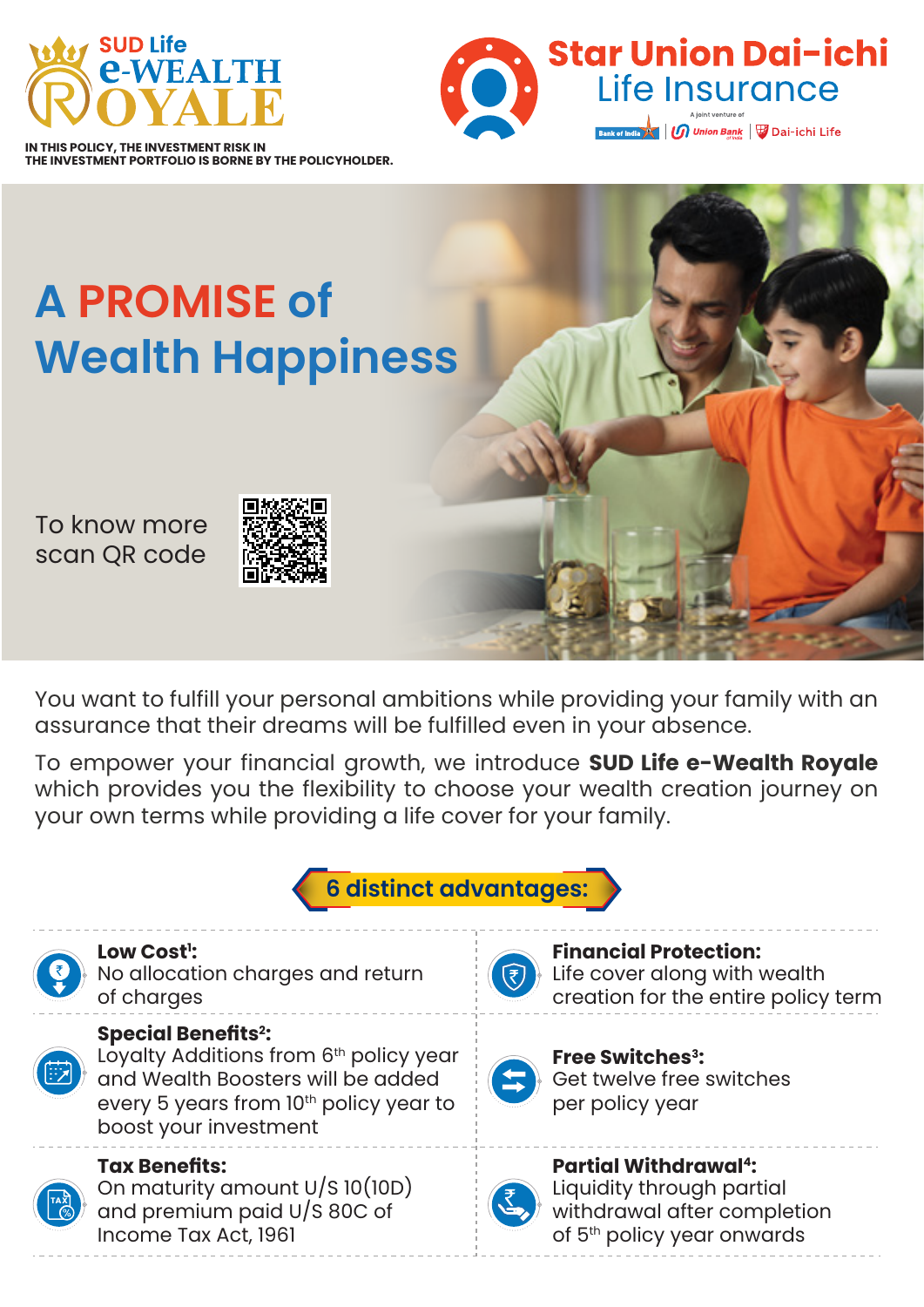SUD Life e-Wealth Royale is a Unit Linked life insurance plan that provides you to choose from any one of the plan option: i. Platinum and ii. Platinum Plus. The Plan provides life cover along with an opportunity to create wealth in a way you wish. The policyholder can choose from 2 unique Investment Strategies as per their changing risk appetite.

# **Why should you buy this plan?**

This insurance plan is right for you if:

- You want a plan that gives a long horizon life protection & value creation Š
- You would like to take opportunity to earn market linked returns based on your age & risk appetite.
- You want a plan that would return the cost of insurance upon maturity.

## **Additional Key Features**

**Investment Strategy:** Option to choose from 2 investment strategy and 8 funds, viz. Blue Chip Equity Fund, Growth Plus Fund, Balanced Plus Fund, Mid Cap Fund, Income Fund, Gilt Fund, Dynamic Fund and Money Market Fund.



**Simplicity:** Option to increase Premium Payment Term and Policy Term.

#### **How does the Plan Options work?**

Policyholder will choose from either of the following options at the inception of the Policy. Once chosen it cannot be altered during the Policy Term.

#### **A. Platinum:**

This option provides Life Cover to the Life Assured.

#### **B. Platinum Plus:**

This option provides Life Cover and Additional Risk Benefit in case of below described event:

- a. Where Life Assured is minor on policy commencement date No future premiums are required to be paid in case the policyholder dies or suffers Total & Permanent Disability due to Accident (ATPD) during the PPT.
- b. Where Life Assured is major on policy commencement date No future premiums are required to be paid in case the Life Assured suffers Total & Permanent Disability due to Accident (ATPD) during the PPT.

In scenario (a) and (b) above, the policy will continue as fully paid-up and in-force policy till the end of the policy term provided all due premiums before the incident have been paid.

## **Let us understand this with an example:**

- A 35-years old, healthy male opts for **SUD Life e-Wealth Royale, Plan Option Platinum** & chooses 100% allocation in **Blue Chip Fund**. He chooses a monthly premium of ` **5,000** to be paid for **20 years** (PPT) & a policy term of **20 years**. Hence, total premium payable is ` **12,00,000**.
- **▶ Sum Assured will be ₹ 6,00,000.**
- On survival of the Life Assured till the end of the policy term, the fund value calculated at the NAV on the maturity date, will be paid along with Return of Charges.





**Plan options:** Choose between two plan options Platinum and Platinum Plus.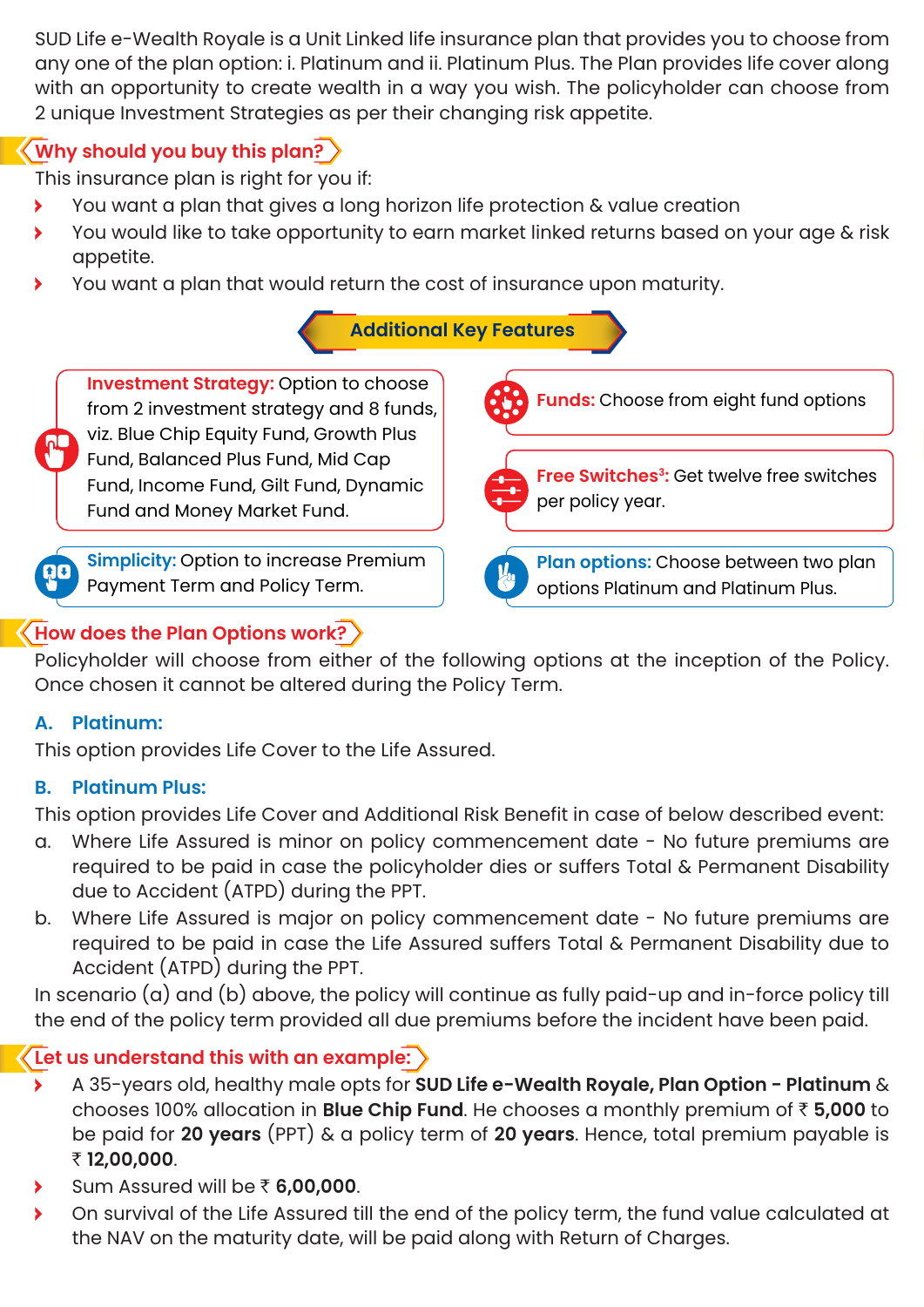

+ These assumed rates of returns are not guaranteed, and they are not the upper or lower limits of what you might get back, as the value of the fund is dependent on a number of factors including future investment performance

#### **What are the benefits under this plan?**

**Maturity Benefit:** On survival of the Life Assured till the end of the policy term, provided the policy is in-force, fund value calculated at prevailing NAV as on Maturity Date will be paid to the policyholder along with return of charges.

#### **Death Benefit:**

| <b>How and when</b><br><b>Benefits are payable</b>                                                                                                                                                          | <b>Platinum</b>                                                                                                                                                                                                                                                                                                                                                                                                                                                                                                                       | <b>Platinum Plus</b>                                                                                                                                                                                                                                                                                                                                                                        |  |  |  |
|-------------------------------------------------------------------------------------------------------------------------------------------------------------------------------------------------------------|---------------------------------------------------------------------------------------------------------------------------------------------------------------------------------------------------------------------------------------------------------------------------------------------------------------------------------------------------------------------------------------------------------------------------------------------------------------------------------------------------------------------------------------|---------------------------------------------------------------------------------------------------------------------------------------------------------------------------------------------------------------------------------------------------------------------------------------------------------------------------------------------------------------------------------------------|--|--|--|
| A. On death of the Life<br>Assured during the<br>term of the policy,<br>provided the policy is in<br>force and risk has<br>commenced, the death<br>benefit will be paid<br>immediately as a<br>lumpsum.     | The death benefit payable is:<br>Highest of<br>Sum Assured less relevant partial withdrawals# or<br>Fund value as on the date of intimation of death of the Life Assured<br>after addition of charges (if any) other than fund management<br>charges recovered subsequent to the date of death, or<br>105% of total premiums paid<br>#On death of the Life Assured, the Sum Assured shall be reduced to the extent of the partial<br>withdrawals made during the two year period immediately preceding the death of the life assured. |                                                                                                                                                                                                                                                                                                                                                                                             |  |  |  |
| B. On death of the Life<br>Assured during the<br>term of the policy,<br>provided the policy is in<br>force but risk has not<br>commenced, the death<br>benefit will be paid<br>immediately as a<br>lumpsum. | The death benefit payable is:<br><b>Highest of</b><br>Fund value as on the date of intimation of death of the Life Assured<br>after addition of charges (if any) other than fund management<br>charges recovered subsequent to the date of death, or<br>105% of total premiums paid<br>$\bullet$                                                                                                                                                                                                                                      |                                                                                                                                                                                                                                                                                                                                                                                             |  |  |  |
| C. On death of the<br>policyholder during the<br>Premium Payment<br>Term.                                                                                                                                   | Not Applicable.                                                                                                                                                                                                                                                                                                                                                                                                                                                                                                                       | A. Where life assured is minor as at date of<br>commencemnet of policy:<br>An amount equal to the present value of<br>future premiums (if any) discounted at the<br>rate of 5.5% per annum calculated on date<br>of occurrence of death will be credited by<br>the Company to the fund value.<br>B. Where life assured is major as at date of<br>commencemnet of policy:<br>Not applicable. |  |  |  |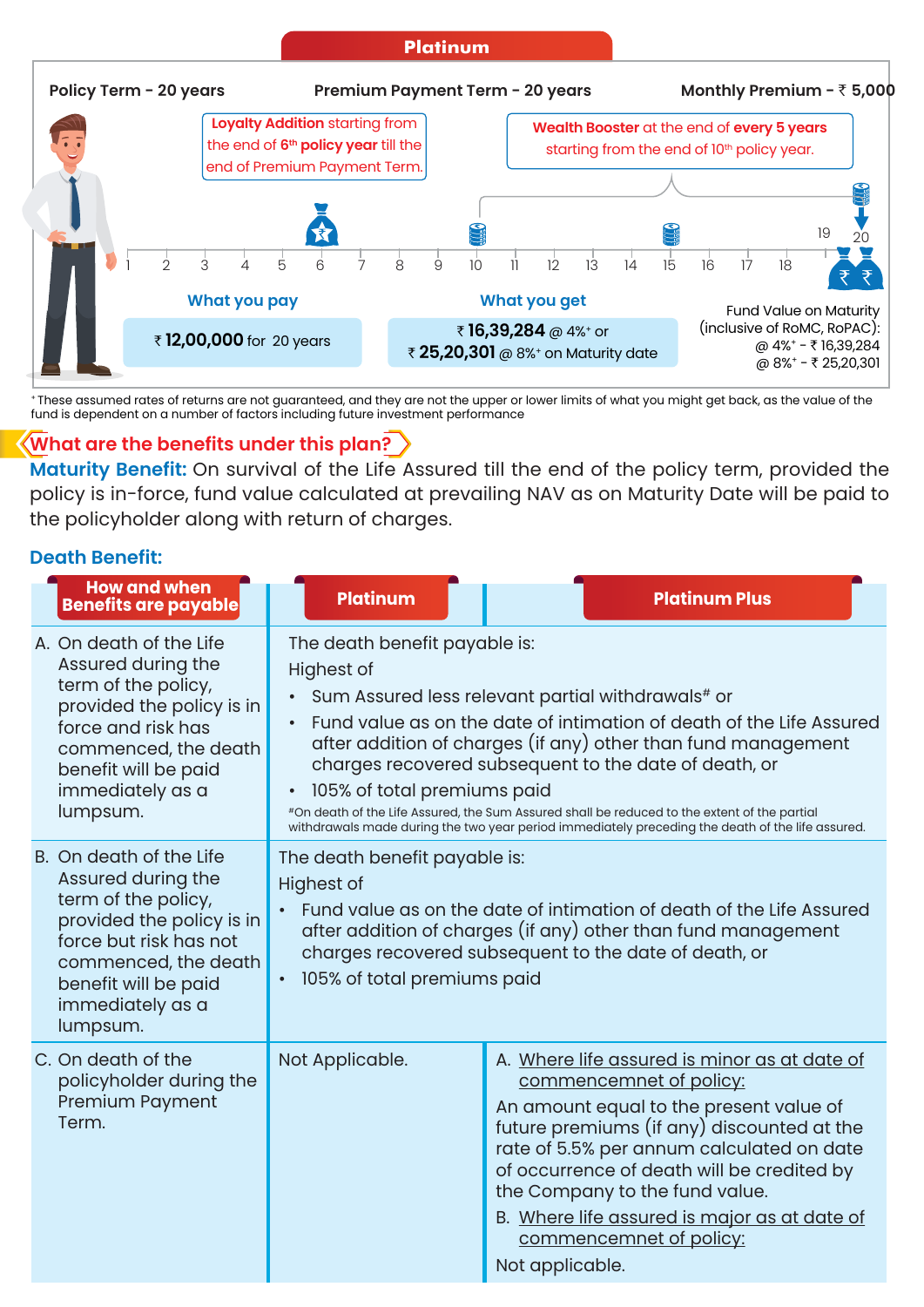#### **How does Additional Risk Benefit work in case of Plan Option Platinum Plus?**

In case of Total & Permenant disability due to Accident (ATPD) or death, as explained under Plan Option - Platinum Plus, an amount equal to of 5.5% per annum calculated on the date of event and will be credited by the company to the fund value. After the addition of these benefit, no future premiums are required to be paid and the policy will continue till maturity or death, whichever is earlier. Loyalty Additions, Wealth Booster Additions will be added as defined, policy will be treated as fully paid-up and in-force policy with deduction of relevant charges. For more information refer to the sales brochure.

#### **What Investment Strategies are available?**

There are two unique Investment Strategies which can be chosen by the customer at the policy inception & the customer can have his funds only in one of the investment strategies mentioned below:

- **1. Self-managed Investment Strategy:** In this strategy, the customer can choose to invest the money in any of the following fund options in proportions to his/her choice.
- **Blue Chip Equity Fund**
- Growth Plus Fund
- **Balanced Plus Fund**
- **Income Fund**
- Mid-Cap Fund
- Gilt Fund
- > Dynamic Fund<br>> Monev Market
- Money Market Fund
- **2. Age-based Investment Strategy:** At policy inception, based on the policyholder risk preference (aggressive or conservative) and age, investments are distributed between two funds i.e. Blue Chip Equity Fund and Gilt Fund. As the Life Insured move from one age band to another, funds are re-distributed based on the attained age. The age-wise portfolio distribution for both the risk preferences are shown in the table below:

| <b>Attained age of Life</b><br><b>Assured (years)</b> | <b>Aggressive</b>                      |                  | <b>Conservative</b>                    |                  |
|-------------------------------------------------------|----------------------------------------|------------------|----------------------------------------|------------------|
|                                                       | <b>Blue Chip</b><br><b>Equity Fund</b> | <b>Gilt Fund</b> | <b>Blue Chip</b><br><b>Equity Fund</b> | <b>Gilt Fund</b> |
| Up to 30                                              | 80%                                    | 20%              | 60%                                    | 40%              |
| $31 - 40$                                             | 70%                                    | 30%              | 50%                                    | 50%              |
| $41 - 50$                                             | 60%                                    | 40%              | 40%                                    | 60%              |
| $51 - 55$                                             | 50%                                    | 50%              | 30%                                    | 70%              |
| $56 - 60$                                             | 40%                                    | 60%              | 20%                                    | 80%              |
| $61 - 65$                                             | 30%                                    | 70%              | 10%                                    | 90%              |
| $66 - 75$                                             | 20%                                    | 80%              | 0%                                     | 100%             |

**Annual Rebalancing:** On annual basis, units shall be rebalanced as necessary to achieve the above proportions of the fund value in the Blue Chip Equity Fund and Gilt Fund. The rebalancing of units shall be done on the last day of each policy year.

**Safety as Policy Approaches Maturity:** As the policy nears its maturity date, it needs to be ensured that short-term market volatility does not affect the accumulated savings. To achieve this, the investments from Blue-Chip Equity Fund will be systematically transferred to Gilt Fund in five instalments in the last five policy anniversary before maturity of the policy.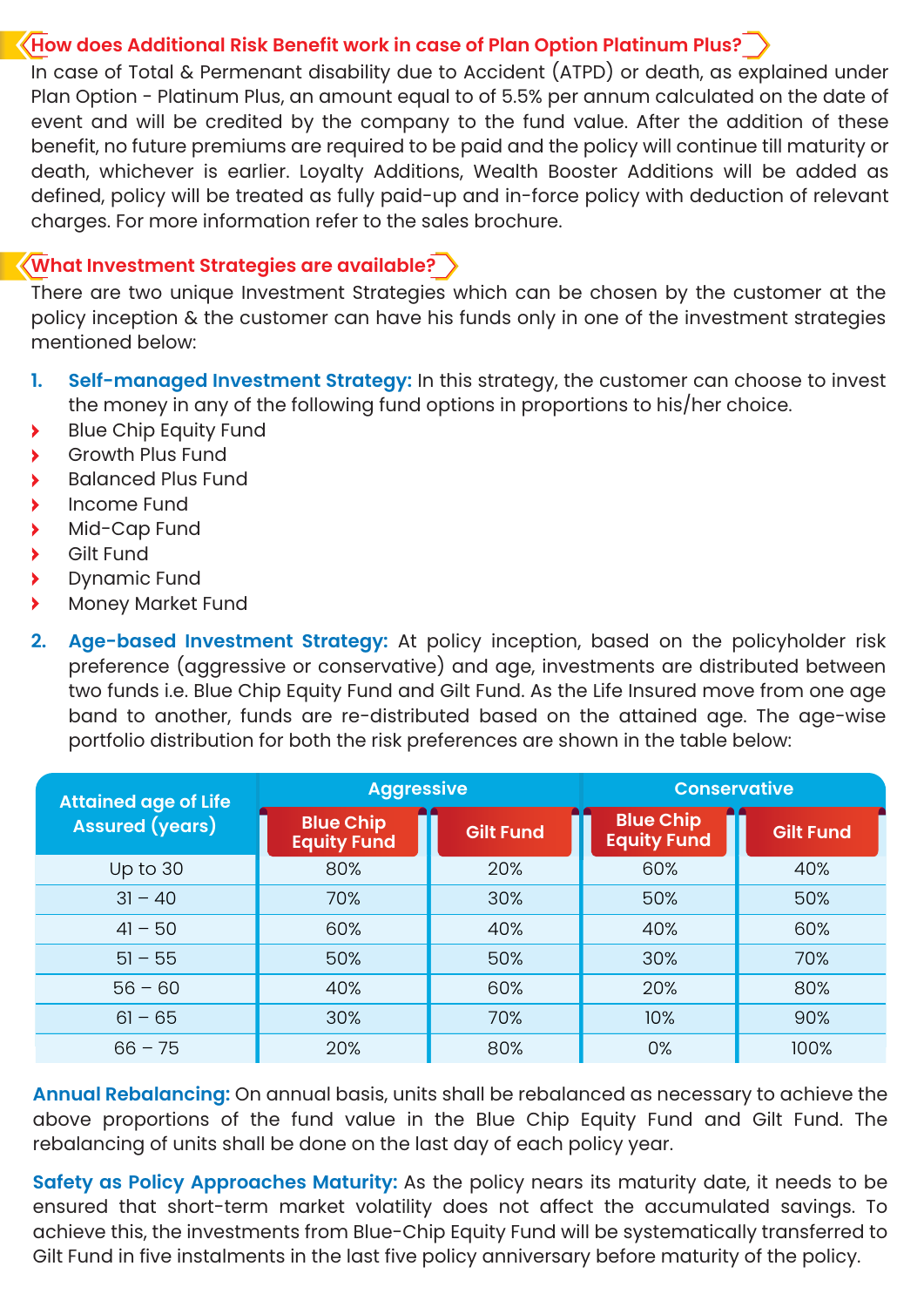

| <b>Plan Option</b>            | <b>Platinum</b>                                                                                  |                                                          | <b>Platinum Plus</b>                                                                                                                                                                 |                                                                                                                          |
|-------------------------------|--------------------------------------------------------------------------------------------------|----------------------------------------------------------|--------------------------------------------------------------------------------------------------------------------------------------------------------------------------------------|--------------------------------------------------------------------------------------------------------------------------|
| Min Entry Age*                | Life Assured $-$ 0 Years (30 Days)<br>Policyholder - 18 Years                                    |                                                          | Life Assured – 0 Years (30 Days)<br>Policyholder - 18 Years                                                                                                                          |                                                                                                                          |
| Max Entry Age*                | For Life Assured<br>Policy Term<br>$10 - 14$<br>$15 - 40$                                        | <b>Years</b><br>50 Years<br>55 Years                     | For Life Assured/Policyholder<br><b>Policy Term</b><br>$10 - 14$<br>$15 - 40$                                                                                                        | <b>Years</b><br>50 Years<br>55 Years                                                                                     |
| Maturity Age*                 | Minimum - 18 Years<br>Maximum $-75$ Years                                                        |                                                          | Minimum - 18 Years<br>Maximum - 75 Years                                                                                                                                             |                                                                                                                          |
| Minimum Policy Term           | <b>PPT</b><br>5 Pay, 7 Pay,<br>Regúlar Pay<br>10 Pay                                             | <b>Policy Term</b><br>10 Years<br>15 Years               | <b>PPT</b><br>5 Pay, 7 Pay,<br>Regular Pay<br>10 Pay                                                                                                                                 | <b>Policy Term</b><br>10 Years<br>15 Years                                                                               |
| Maximum Policy Term           | <b>PPT</b><br>5 Pay, 7 Pay,<br>10 Pay<br>Regular Pay                                             | <b>Policy Term</b><br>40 Years<br>40 Years               | Life Assured is Minor^<br><b>PPT</b><br>5 Pay, 7 Pay,<br>10 Pay<br>Regular Pay<br>Life Assured is Major $\hat{ }$ (Age >=18)<br><b>PPT</b><br>5 Pay, 7 Pay, 10<br>Pay<br>Regular Pay | <b>Policy Term</b><br>40 Years<br><b>30 Years Less</b><br><b>Entry Age</b><br><b>Policy Term</b><br>40 Years<br>40 Years |
| Minimum Premium               | Premium<br><b>Payment</b><br><b>Mode</b><br>Yearly<br><b>Half Yearly</b><br>Quarterly<br>Monthly | <b>Amount</b><br>₹50,000<br>₹30,000<br>₹15,000<br>₹5,000 | Premium<br><b>Payment</b><br>Mode<br>Yearly<br><b>Half Yearly</b><br>Quarterly<br>Monthly                                                                                            | <b>Amount</b><br>₹50,000<br>₹30,000<br>₹15,000<br>₹5,000                                                                 |
| Maximum Annualised<br>Premium | ₹ 2,50,000                                                                                       |                                                          | ₹ 2,50,000                                                                                                                                                                           |                                                                                                                          |
| Minimum Sum<br>Assured        | ₹ 5,00,00 (10 times of Annualised<br>Premium)                                                    |                                                          | ₹ 5,00,00 (10 times of Annualised<br>Premium)                                                                                                                                        |                                                                                                                          |
| Maximum Sum<br>Assured        | ₹ 25,00,000 (10 times of<br>Annualised Premium)                                                  |                                                          | ₹ 25,00,000 (10 times of<br>Annualised Premium)                                                                                                                                      |                                                                                                                          |
| Premium Payment<br>Frequency  | Yearly, Half-Yearly, Quarterly,<br>Monthly                                                       |                                                          | Yearly, Half-Yearly, Quarterly,<br>Monthly                                                                                                                                           |                                                                                                                          |

\*Age is age last birthday.<br>^At date of commencement of policy where, Annualized Premium means premium amount payable in a year excluding the taxes, rider<br>premiums and underwriting extra premium on riders, if any